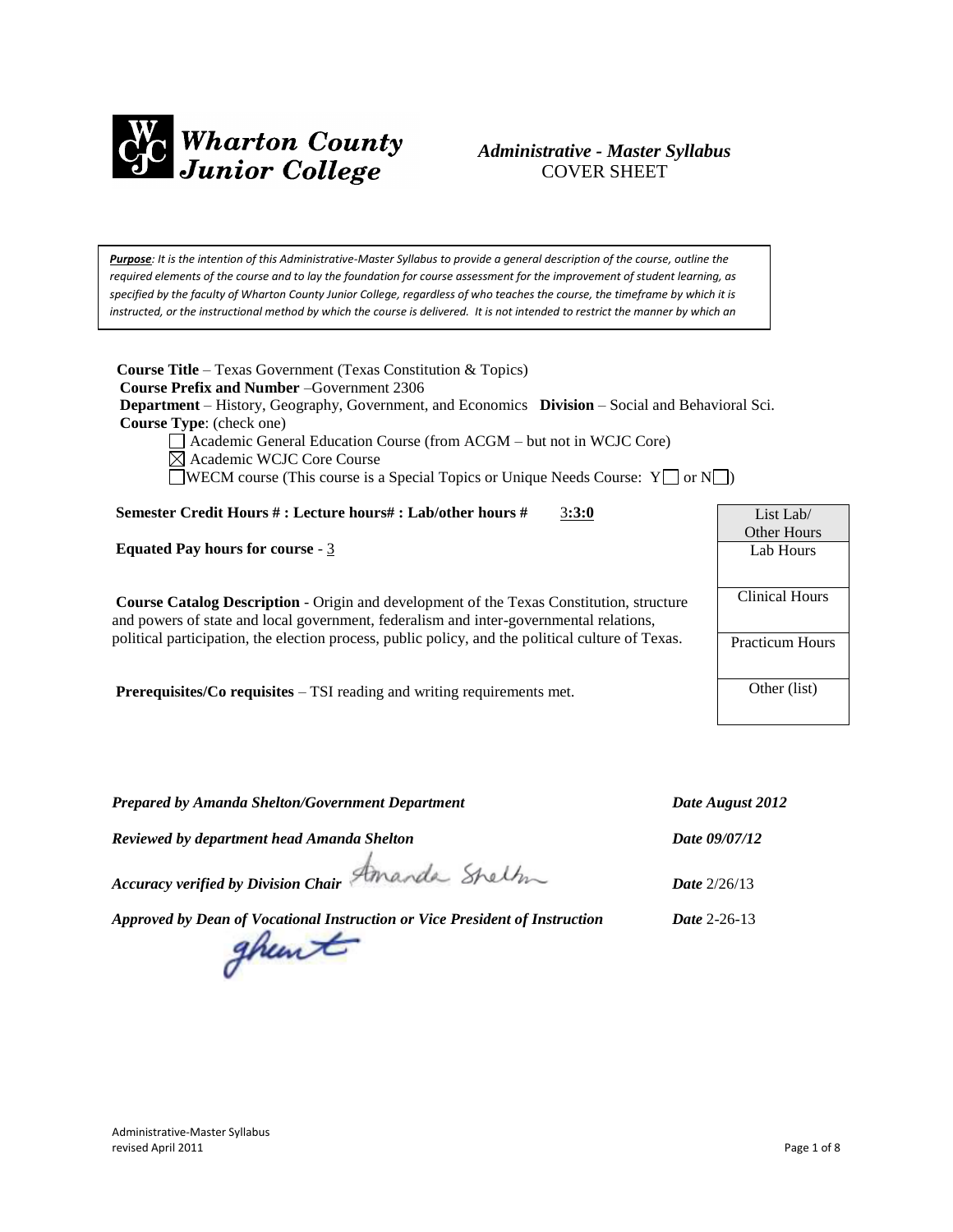

**I. Topical Outline** – Each offering of this course must include the following topics (be sure to include information regarding lab, practicum, clinical or other non-lecture instruction):

This course will cover the following areas:

- Area One Constitutional Foundations:
	- o Identify and describe the impact of the economic, social, ethnic, and geographical diversity of the state on the development of the Texas political system.
	- o Describe the evolution of the Texas Constitution.
	- o Identify and evaluate the key characteristics of the 1876 Constitution with an emphasis on separation of powers and how the document promotes limited government in Texas.
	- o Identify and evaluate the nature of the relationship between the U.S. and Texas constitutions and the concept of federalism.
- Area Two Linkage Institutions:

Interest Groups:

- o Define and explain functions of the interest groups.
- o Identify and describe the various tools and techniques of lobbying and the impact of lobbying on all three branches of Texas government.
- o Analyze the impact of interest groups on the public policy process in Texas.

Political Parties:

- o Identify and describe the functions of the temporary and permanent organizations of the political party.
- o Identify significant third parties in Texas, the impact of these parties on the two major parties, and the operation of the Texas political system.

Elections

- o Describe the electoral process in Texas and evaluate the impact of this process on campaigns in Texas.
- o Identify the unique factors of Texas elections and voting.

Media

- o Identify and evaluate the impact of the media on Texas campaigns and elections.
- o Identify and evaluate the impact of the media on Texas public policy.
- Area Three Political Learning/Socialization:
	- o Identify and evaluate the importance of political subcultures (including Texas Creed) within the state particularly with regard to the structure of Texas Government and participation.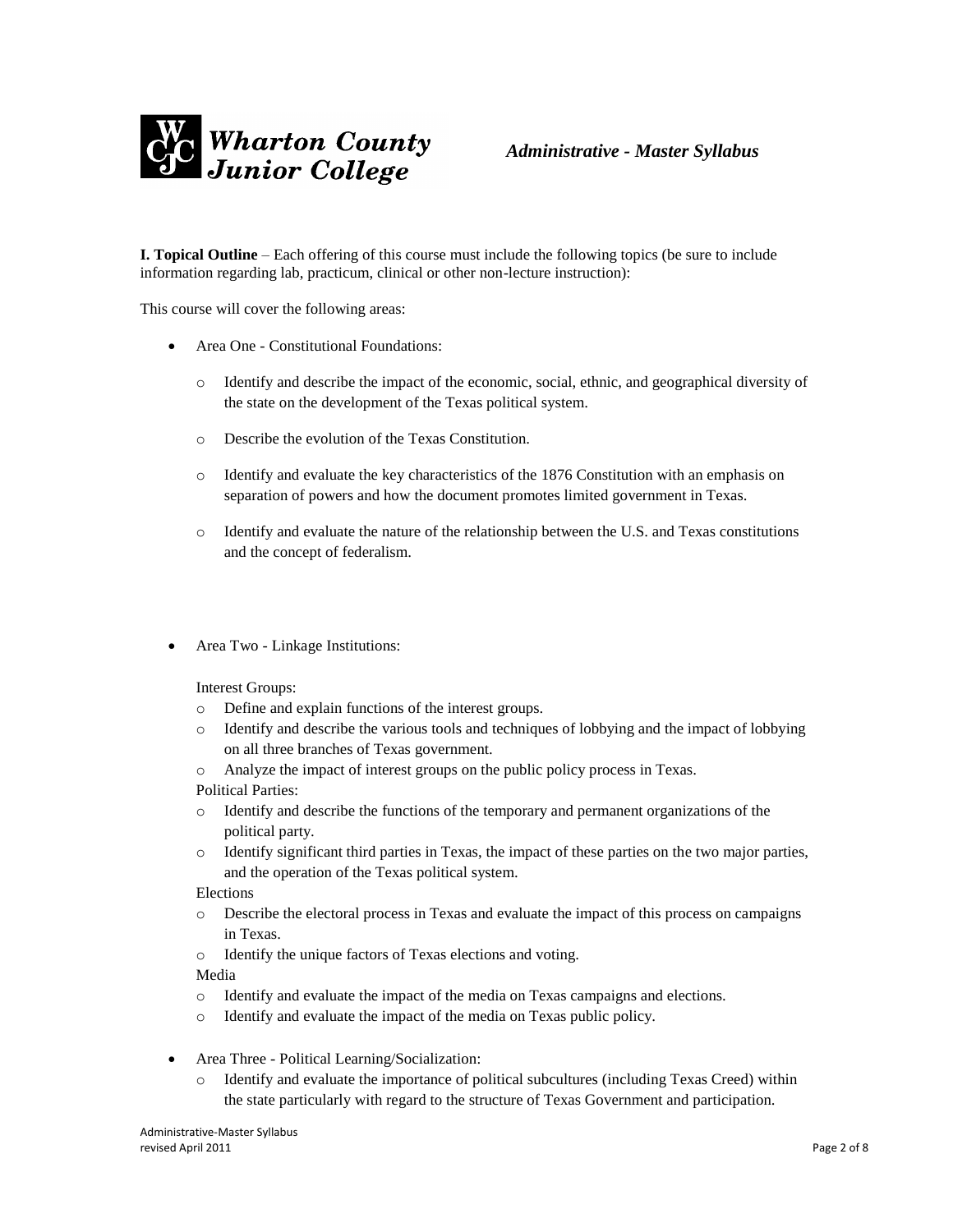- o Evaluate how political ideologies are learned.
- Area Four Political Institutions:

### Judicial

.

- o Identify the structure and function of the various components of the Texas judiciary.
- o Identify and explain the methods of judicial selection and replacement in Texas Executive
- o Identify and explain the strengths and weaknesses of the governor of Texas.
- o Identify and explain the components of the Texas Plural Executive.
- o Identify/outline the Texas Executive branch (type of agency, function, and relationship to people)

Legislative

- o Identify and analyze the functions of the Texas State Legislature.
- o Identify and evaluate the strengths and weaknesses of the Texas legislative structure.
- o Evaluate the influence of Texas House and Senate leaders upon operation and policy choices made by the state legislature.
- o Discuss the impact/influence of the executive branch and interest groups on the state legislature.
- Area Five Local Government:
	- o Identify and describe the structure of city and county governments.
	- o Identify and describe financing for city, county and special districts.
	- o Describe the functions/powers of major policy makers and administrators of the city/county.
	- o Describe and evaluate the role of special districts in Texas.
- Area Six-Public Policy:

Budget/Finances

- o Evaluate the biennial budget process in Texas.
- o Identify and evaluate the key sources of revenue in Texas.
- o Identify and evaluate the budget priorities for the state of Texas.
- o Identify and analyze the demographic, ideological, and political influences on the Texas budget.

Policy Areas

o Identify the key administrative agencies and challenges/policy issues those agencies will have to respond to for the following areas: Education, Health and Human Services, Transportation and Energy Policy, Environment, Criminal Justice, Economic Development.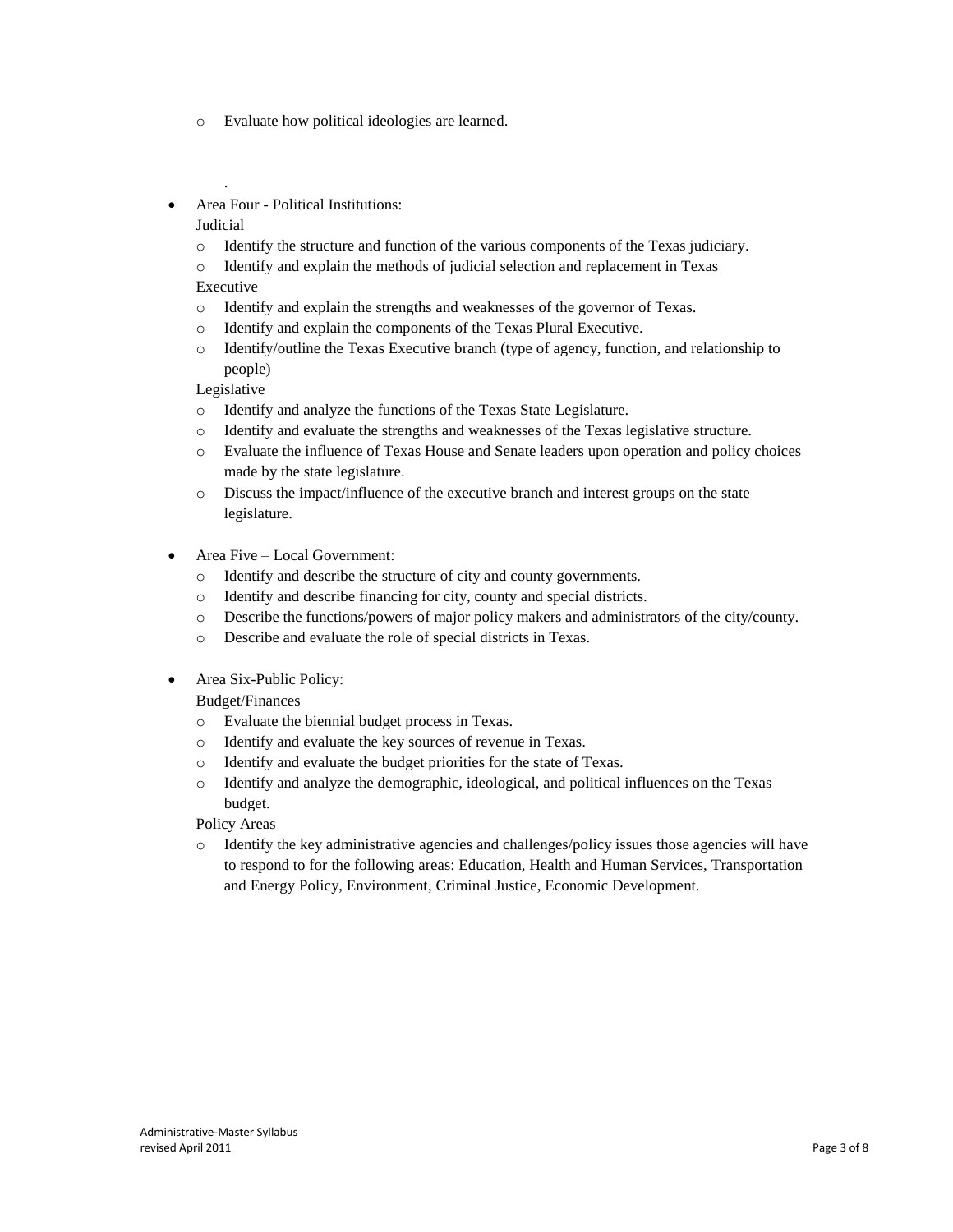#### **II. Course Learning Outcomes**

| Upon completion of this course, the student will: |  |
|---------------------------------------------------|--|

| opon completion of this course, the student will.                                                                                                                                                                                                                                                                                                                                                                                                                                                                                                                                                                                                                                |                                                                                                                                                                            |
|----------------------------------------------------------------------------------------------------------------------------------------------------------------------------------------------------------------------------------------------------------------------------------------------------------------------------------------------------------------------------------------------------------------------------------------------------------------------------------------------------------------------------------------------------------------------------------------------------------------------------------------------------------------------------------|----------------------------------------------------------------------------------------------------------------------------------------------------------------------------|
| <b>Course Learning Outcome</b>                                                                                                                                                                                                                                                                                                                                                                                                                                                                                                                                                                                                                                                   | <b>Method of Assessment</b>                                                                                                                                                |
| 1. Explain the origin and development of the<br>Texas constitution.<br>2. Describe state and local political systems and<br>their relationship with the federal government.<br>3. Describe separation of powers and checks and<br>balances in both theory and practice in Texas.<br>4. Demonstrate knowledge of the legislative,<br>executive, and judicial branches of Texas<br>government.<br>5. Evaluate the role of public opinion, interest<br>groups, and political parties in Texas.<br>6. Analyze the state and local election process.<br>7. Identify the rights and responsibilities of<br>citizens.<br>8. Analyze issues, policies and political culture of<br>Texas. | Exams consisting of objective and/or essay<br>questions. Instructors may also assign outside<br>writing projects and/or oral presentations to<br>measure student learning. |
|                                                                                                                                                                                                                                                                                                                                                                                                                                                                                                                                                                                                                                                                                  |                                                                                                                                                                            |

#### **III. Required Text(s), Optional Text(s) and/or Materials to be Supplied by Student.**

Textbook is determined by the department. See syllabus or bookstore for details.

### **IV. Suggested Course Maximum** - 35

#### **V. List any specific spatial or physical requirements beyond a typical classroom required to teach the course**.

No special requirements for face-to-face course. Instructor must have access to working computer and all appropriate technology for WWW courses as well as courses taught by ITV.

### **VI. Course Requirements/Grading System – Describe any course specific requirements such as research papers or reading assignments and the generalized grading format for the course**

Government courses require significant written effort. The written component may include any or a combination of the following: research paper; oral presentation; special projects dealing with interest groups, bills in Congress, or political parties; and/or essay examinations. Reading assignments come primarily from the assigned text, but are not limited to the text. These may include articles from newspapers, academic journals, or web-assigned readings. The grading scale for the course is the traditional college grading scale:  $A=90-100$ ;  $B=80-89$ ;  $C=70-79$ ;  $D=60-69$ ; F=59 and below.

### **VII. Curriculum Checklist**

- **Academic General Education Course** (from ACGM – but not in WCJC Core) No additional documentation needed

### - **Academic WCJC Core Course**

Attach the Core Curriculum Checklist, including the following:

• Basic Intellectual Competencies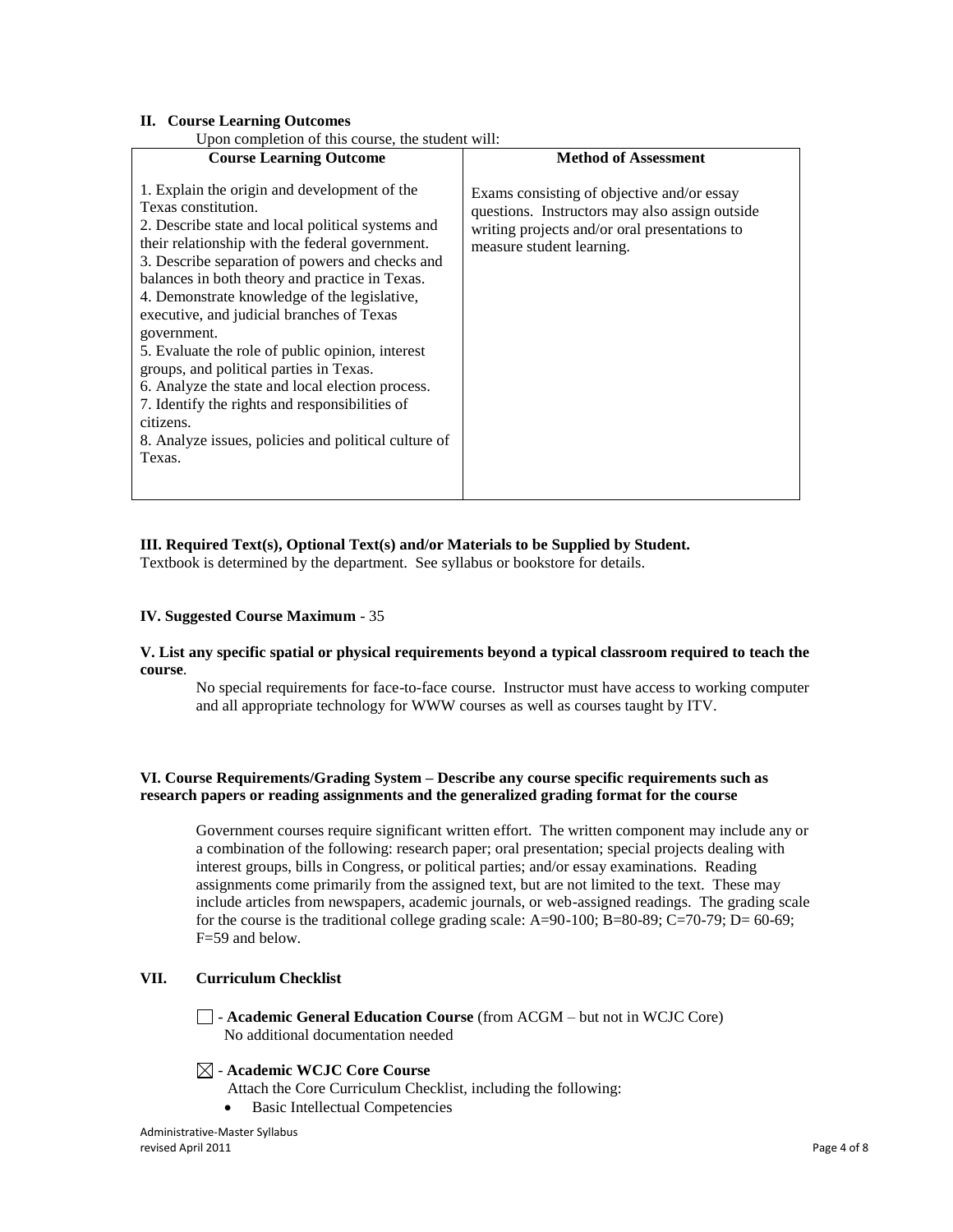- Perspectives
- Exemplary Educational Objectives

## - **WECM Courses**

If needed, revise the Program SCANS Matrix & Competencies Checklist.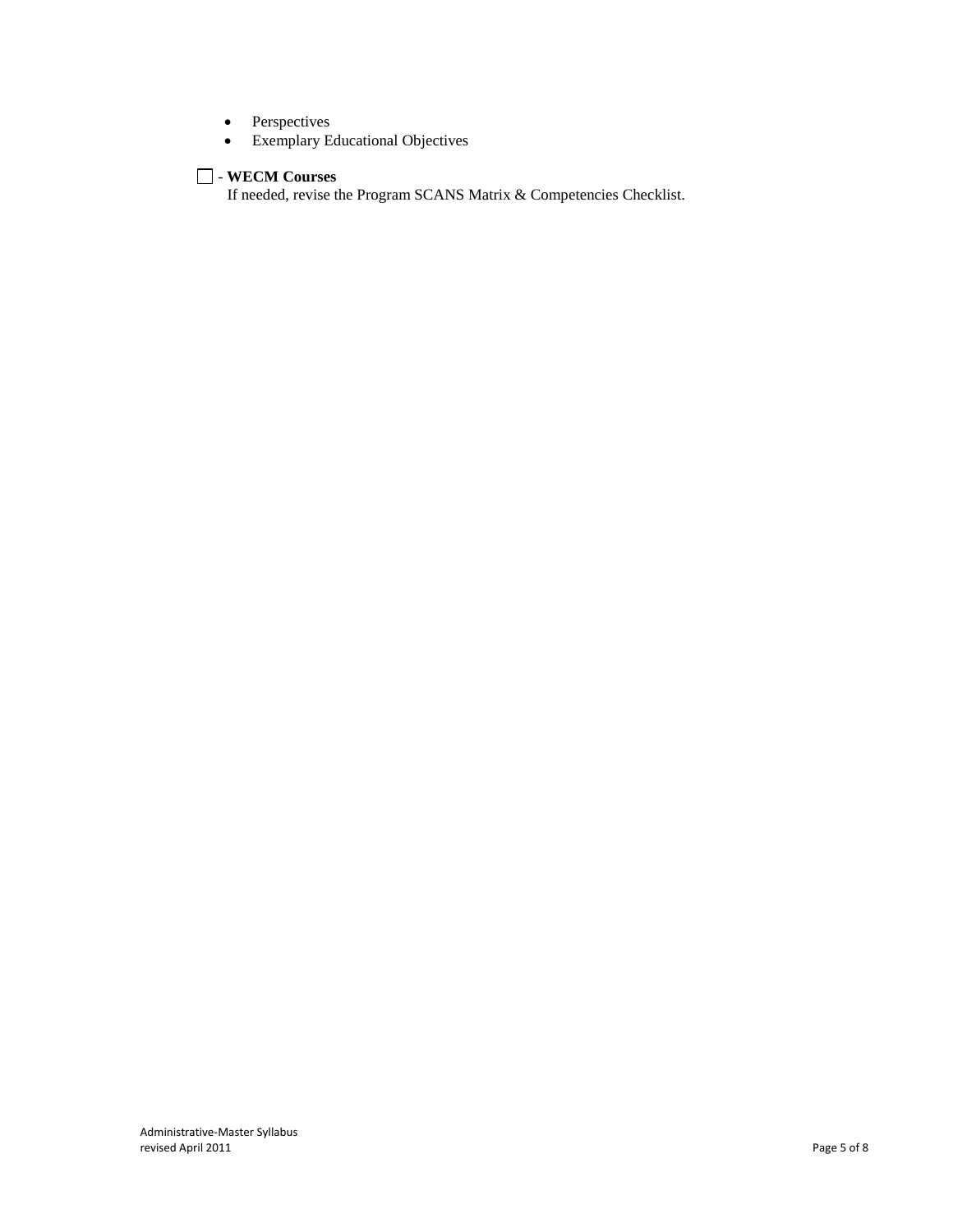

## **Page 1: Core Objectives**

| Course Prefix & Number: GOVT 2306 |                                                                                                                                                                                                                                                                                                                                                                                               |
|-----------------------------------|-----------------------------------------------------------------------------------------------------------------------------------------------------------------------------------------------------------------------------------------------------------------------------------------------------------------------------------------------------------------------------------------------|
|                                   |                                                                                                                                                                                                                                                                                                                                                                                               |
| <b>Core Objective</b>             | <b>Method of Assessment</b>                                                                                                                                                                                                                                                                                                                                                                   |
| <b>Critical Thinking</b>          | Completion of independently researched papers pertaining to the<br>various institutions of government, including student analysis,<br>offering their own opinion supported by competent research from<br>academically acceptable sources at collegiate level. Competency<br>may also be assessed through essay questions on tests which<br>require students to demonstrate critical thinking. |
| Communication                     | NA                                                                                                                                                                                                                                                                                                                                                                                            |
| Social Responsibility             | NA                                                                                                                                                                                                                                                                                                                                                                                            |
| <b>Personal Responsibility</b>    | NA                                                                                                                                                                                                                                                                                                                                                                                            |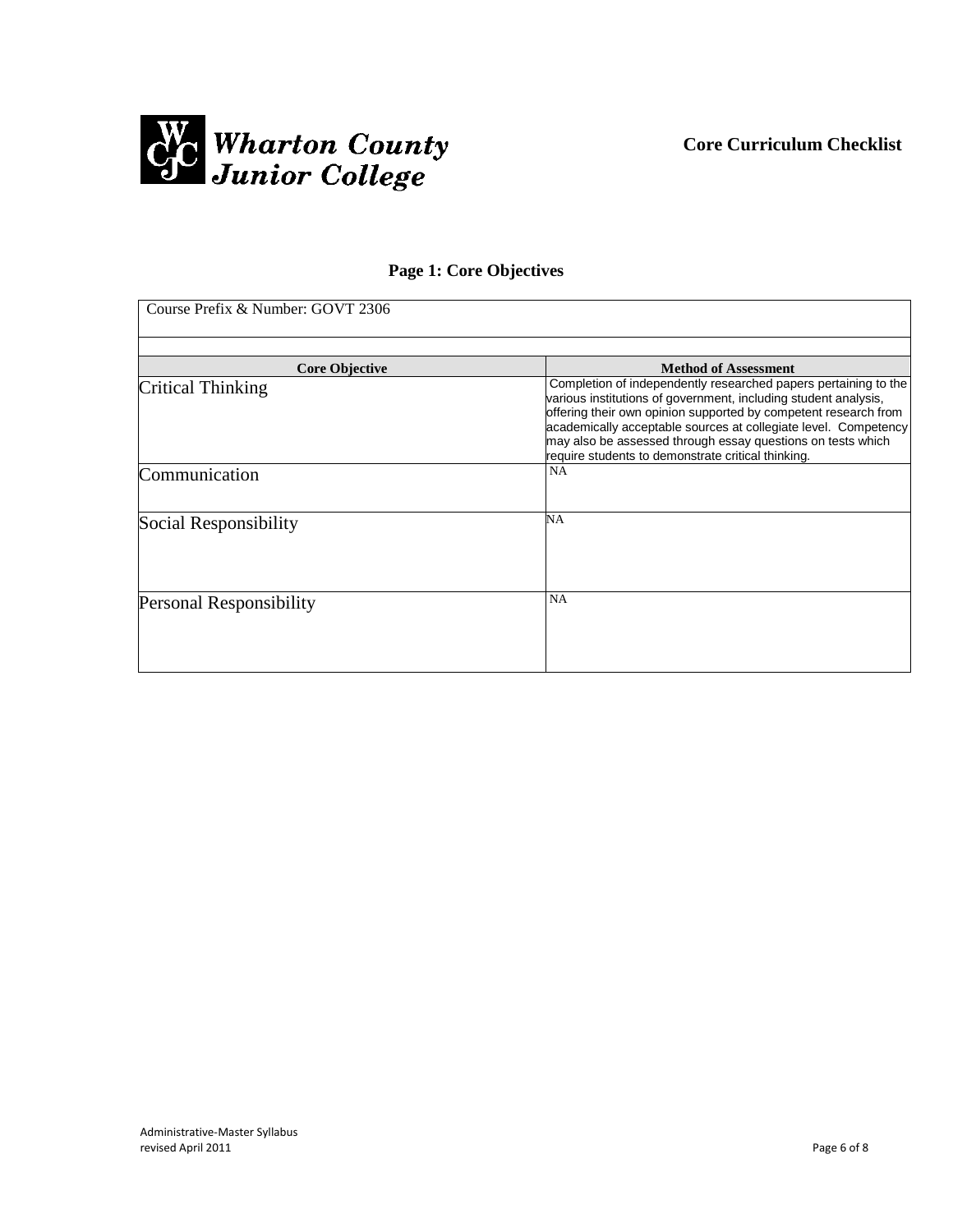

# **Page 2: Perspectives**

| Course Prefix & Number: GOVT 2306                                                                                                                                                                                                                                     |                                                                                                                                                                   |  |  |
|-----------------------------------------------------------------------------------------------------------------------------------------------------------------------------------------------------------------------------------------------------------------------|-------------------------------------------------------------------------------------------------------------------------------------------------------------------|--|--|
|                                                                                                                                                                                                                                                                       |                                                                                                                                                                   |  |  |
| <b>Perspective</b>                                                                                                                                                                                                                                                    | <b>Method of Assessment</b>                                                                                                                                       |  |  |
| 1. Establish broad and multiple perspectives of the individual in<br>relationship to the larger society and world in which he or she lives, and<br>help the student to understand the responsibilities of living in a culturally-<br>and ethically-diversified world; |                                                                                                                                                                   |  |  |
| 2. Stimulate a capacity to discuss and reflect upon individual, political,                                                                                                                                                                                            | Independent research projects, voting and civic participation, in                                                                                                 |  |  |
| economic, and social aspects of life to understand ways to be a<br>responsible member of society;                                                                                                                                                                     | class position papers on various aspects of government and its<br>institutions and how it directly or indirectly affects individual<br>students on a daily basis. |  |  |
| 3. Recognize the importance of maintaining health and wellness;                                                                                                                                                                                                       |                                                                                                                                                                   |  |  |
| 4. Develop a capacity to use knowledge of how technology and science<br>affect lives:                                                                                                                                                                                 |                                                                                                                                                                   |  |  |
| 5. Develop personal values for ethical behavior;                                                                                                                                                                                                                      |                                                                                                                                                                   |  |  |
| 6. Develop the ability to make aesthetic judgments;                                                                                                                                                                                                                   |                                                                                                                                                                   |  |  |
| 7. Use logical reasoning in problem solving;                                                                                                                                                                                                                          | Quizzes and test questions. Students will analyze voting and<br>other graphical and tabular data to explain different results and<br>outcomes.                    |  |  |
| 8. Integrate knowledge and understanding of the interrelationships of the<br>scholarly disciplines                                                                                                                                                                    |                                                                                                                                                                   |  |  |